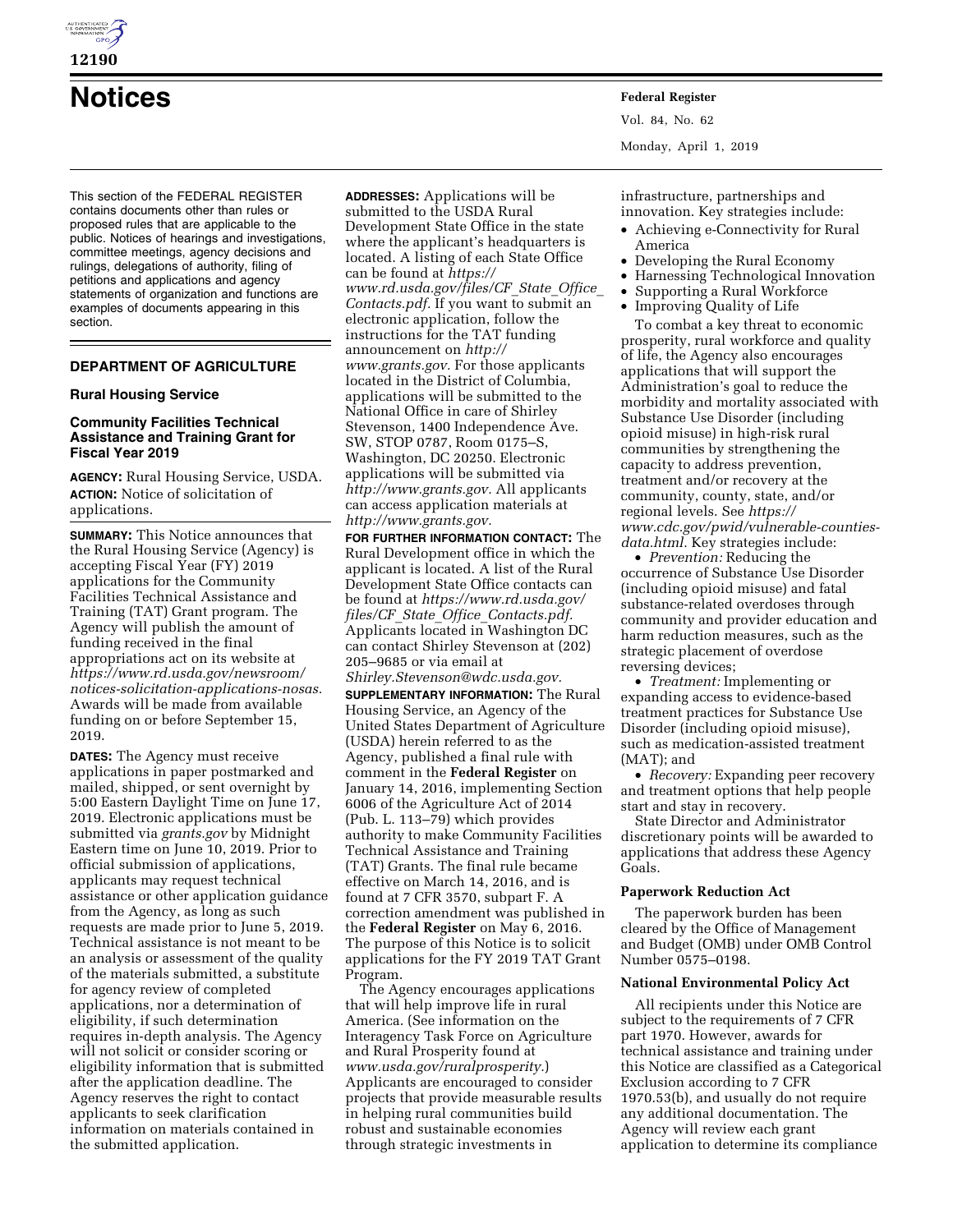with 7 CFR part 1970. The applicant may be asked to provide additional information or documentation to assist the Agency with this determination.

## **Executive Order (E.O.) 13175 Consultation and Coordination With Indian Tribal Governments**

This Executive Order imposes requirements on Rural Development in the development of regulatory policies that have tribal implications or preempt tribal laws. Rural Development has determined that this Notice does not have a substantial direct effect on one or more Indian tribe(s) or on either the relationship or the distribution of powers and responsibilities between the Federal Government and Indian tribes. Thus, this Notice is not subject to the requirements of Executive Order 13175. Tribal Consultation inquiries and comments should be directed to RD's Native American Coordinator at *[aian@](mailto:aian@wdc.usda.gov) [wdc.usda.gov](mailto:aian@wdc.usda.gov)* or (720) 544–2911.

#### **Overview**

*Federal Agency:* Rural Housing Service.

*Funding Opportunity Title:*  Community Facilities Technical Assistance and Training Grant.

*Announcement Type:* Notice of Solicitation of Applications (NOSA). *Catalog of Federal Domestic* 

*Assistance Number:* 10.766.

*Dates:* To apply for funds, the Agency must receive mailed-in applications by 5:00 p.m. Eastern Daylight Time on June 17, 2019. Electronic applications must be submitted via *grants.gov* by Midnight Eastern time on June 10, 2019. The Agency will not consider any application received after this deadline. Prior to official submission of applications, applicants may request technical assistance or other application guidance from the Agency, as long as such requests are made prior to June 5, 2019. Technical assistance is not meant to be an analysis or assessment of the quality of the materials submitted, a substitute for agency review of completed applications, nor a determination of eligibility, if such determination requires in-depth analysis. The Agency will not solicit or consider scoring or eligibility information that is submitted after the application deadline. The Agency reserves the right to contact applicants to seek clarification information on materials contained in the submitted application.

*Availability of Notice:* This Notice is available through the USDA Rural Development site at: *[https://](https://www.rd.usda.gov/newsroom/notices-solicitation-applications-nosas) [www.rd.usda.gov/newsroom/notices](https://www.rd.usda.gov/newsroom/notices-solicitation-applications-nosas)[solicitation-applications-nosas.](https://www.rd.usda.gov/newsroom/notices-solicitation-applications-nosas)* 

## **I. Funding Opportunity Description**

#### *A. Purpose*

Congress authorized the Community Facilities Technical Assistance and Training Grant program in Title VI, Section 6006 of the Agricultural Act of 2014 (Pub. L. 113–79). Program regulations can be found at 7 CFR part 3570, subpart F, which are incorporated by reference in this Notice. The purpose of this Notice is to seek applications from entities that will provide technical assistance and/or training with respect to essential community facilities programs. It is the intent of this program to assist entities in rural areas in accessing funding under the Rural Housing Service's Community Facilities Programs in accordance with 7 CFR part 3570, subpart F. Funding priority will be made to private, nonprofit or public organizations that have experience in providing technical assistance and training to rural entities.

## **II. Award Information**

*Type of Awards:* Grants will be made to eligible entities who will then provide technical assistance and/or training to eligible ultimate recipients.

*Fiscal Year Funds:* FY 2019 Technical Assistance Training (TAT) Grant funds.

*Available Funds:* The Agency is publishing the amount of funding received in the appropriations act on its website at *[https://www.rd.usda.gov/](https://www.rd.usda.gov/newsroom/notices-solicitation-applications-nosas) [newsroom/notices-solicitation](https://www.rd.usda.gov/newsroom/notices-solicitation-applications-nosas)[applications-nosas.](https://www.rd.usda.gov/newsroom/notices-solicitation-applications-nosas)* Up to ten percent of the available funds may be awarded to the highest scoring Ultimate Recipient(s) as long as they score a minimum score of at least 70.

*Award Amounts:* Grant awards for Technical Assistance Providers assisting Ultimate Recipients within one state may not exceed \$150,000. Grant awards made to Ultimate Recipients will not exceed \$50,000. The Agency reserves the right to reduce funding amounts based on the Agency's determination of available funding or other Agency funding priorities.

*Award Dates:* Awards will be made from available funding on or before September 15, 2019.

#### **III. Eligibility Information**

Both the applicant and the use of funds must meet eligibility requirements. The applicant eligibility requirements can be found at 7 CFR 3570.262. Eligible project purposes can be found at 7 CFR 3570.263. Ineligible project purposes can be found at 7 CFR 3570.264. Restrictions substantially similar to Sections 743, 744, 745, and 746 of the Consolidated Appropriations Act, 2016 (Pub. L. 114–113) will apply

unless noted on the Rural Development website (*[https://www.rd.usda.gov/](https://www.rd.usda.gov/programs-services/community-facilities-technical-assistance-and-training-grant)  [programs-services/community-facilities](https://www.rd.usda.gov/programs-services/community-facilities-technical-assistance-and-training-grant)[technical-assistance-and-training](https://www.rd.usda.gov/programs-services/community-facilities-technical-assistance-and-training-grant)[grant](https://www.rd.usda.gov/programs-services/community-facilities-technical-assistance-and-training-grant)*). Any corporation (i) that has been convicted of a felony criminal violation under any Federal law within the past 24 months or (ii) that has any unpaid Federal tax liability that has been assessed, for which all judicial and administrative remedies have been exhausted or have lapsed, and that is not being paid in a timely manner pursuant to an agreement with the authority responsible for collecting the tax liability, is not eligible for financial assistance provided with funds, unless a Federal agency has considered suspension or debarment of the corporation and has made a determination that this further action is not necessary to protect the interests of the Government. In addition, none of the funds appropriated or otherwise made available by this or any other Act may be available for a contract, grant, or cooperative agreement with an entity that requires employees or contractors of such entity seeking to report fraud, waste, or abuse to sign internal confidentiality agreements or statements prohibiting or otherwise restricting such employees or contractors from lawfully reporting such waste, fraud, or abuse to a designated investigative or law enforcement representative of a Federal department or agency authorized to receive such information. Additionally, no funds appropriated in this or any other Act may be used to implement or enforce the agreements in Standard Forms 312 and 4414 of the Government or any other nondisclosure policy, form, or agreement if such policy, form, or agreement does not contain the following provisions: ''These provisions are consistent with and do not supersede, conflict with, or otherwise alter the employee obligations, rights, or liabilities created by existing statute or Executive order relating to (1) classified information, (2) communications to Congress, (3) the reporting to an Inspector General of a violation of any law, rule, or regulation, or mismanagement, a gross waste of funds, an abuse of authority, or a substantial and specific danger to public health or safety, or (4) any other whistleblower protection.''

#### **IV. Application and Submission Information**

The requirements for submitting an application can be found at 7 CFR 3570.267. All Applicants can access application materials at *[http://](http://www.grants.gov) [www.grants.gov.](http://www.grants.gov)* Applications must be received by the Agency by the due date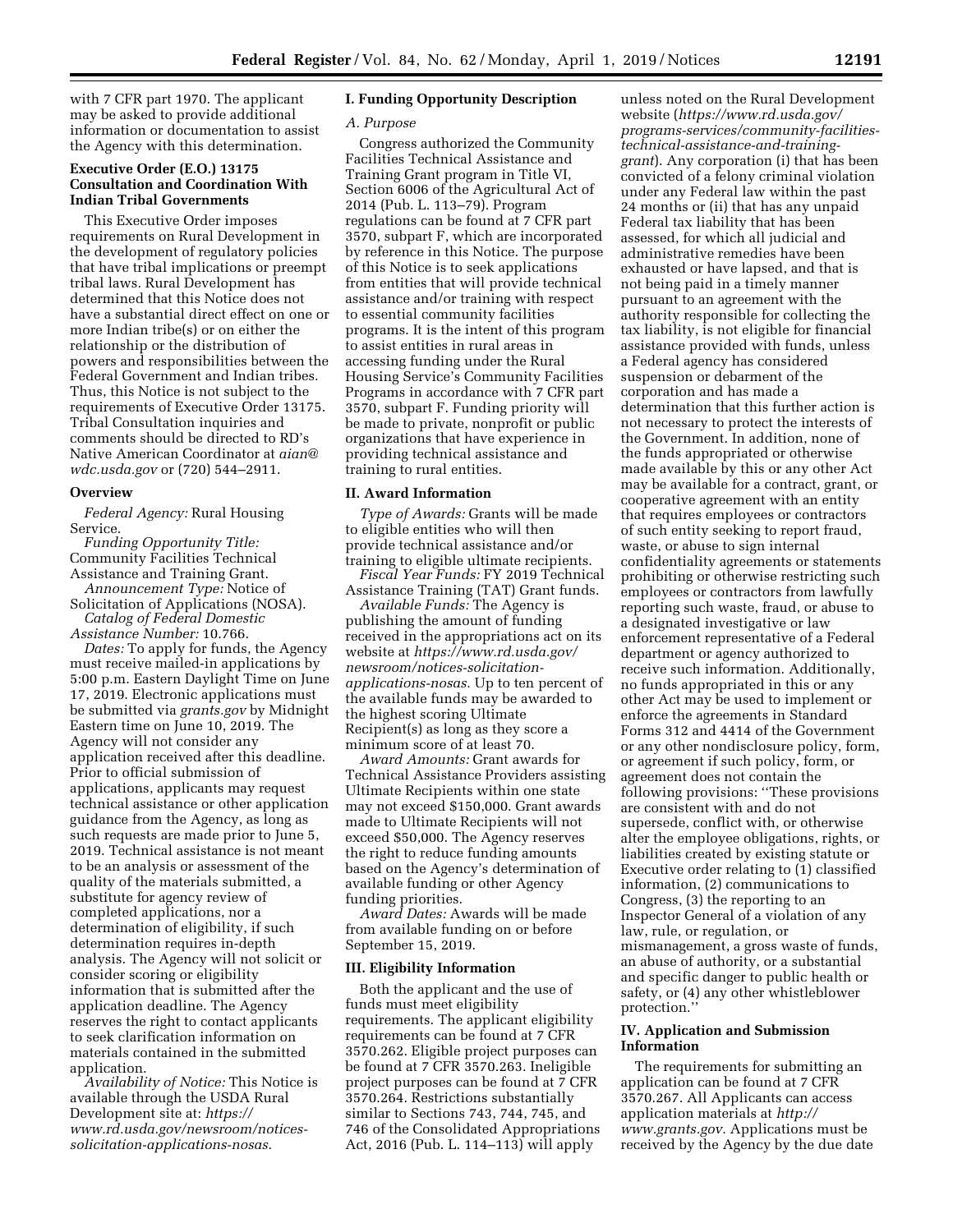listed in the **DATES** section of this Notice. Applications received after that due date will not be considered for funding. Paper copies of the applications will be submitted to the State Office in which the applicant is headquartered. Electronic submissions should be submitted at *[http://](http://www.grants.gov) [www.grants.gov.](http://www.grants.gov)* A listing of the Rural Development State Offices may be found at *[https://www.rd.usda.gov/files/](https://www.rd.usda.gov/files/CF_State_Office_Contacts.pdf)  CF*\_*State*\_*Office*\_*[Contacts.pdf.](https://www.rd.usda.gov/files/CF_State_Office_Contacts.pdf)* For applicants whose headquarters are in the District of Columbia, they will submit their application to the National Office in care of Shirley Stevenson, 1400 Independence Ave. SW, STOP 0787, Room 0175–S, Washington, DC 20250. Both paper and electronic applications must be received by the Agency by the deadlines stated in the **DATES** section of this Notice. The use of a courier and package tracking for paper applications is strongly encouraged. An applicant can only submit one application for funding.

Application information for electronic submissions may be found at *[http://](http://www.grants.gov) [www.grants.gov.](http://www.grants.gov)* 

Applications will not be accepted via FAX or electronic email.

#### **V. Application Processing**

Applications will be processed and scored in accordance with this NOSA and 7 CFR 3570.273. Those applications receiving the highest points using the scoring factors found at 7 CFR 3570.273 will be selected for funding. Up to 10% of the available funds may be awarded to the highest scoring Ultimate Recipient(s) as long as they score a minimum score of at least 70. In the case of a tie, the first tie breaker will go to the applicant who scores the highest on matching funds. If two or more applications are still tied after using this tie breaker, the next tie breaker will go to the applicant who scores the highest in the multi-jurisdictional category.

Once the successful applicants are announced, the State Office will be responsible for obligating the grant funds, executing all obligation documents, and the grant agreement, as provided by the agency.

#### **VI. Federal Award Administration Information**

1. Federal Award Notice. Within the limit of funds available for such purpose, the awarding official of the Agency shall make grants in ranked order to eligible applicants under the procedures set forth in this Notice and the grant regulation 7 CFR 3570, subpart F.

Successful applicants will receive a letter in the mail containing instructions

on requirements necessary to proceed with execution and performance of the award. This letter is not an authorization to begin performance. In addition, selected applicants will be requested to verify that components of the application have not changed at the time of selection and on the award date, if requested by the Agency.

The award is not approved until all information has been verified, and the awarding official of the Agency has signed Form RD 1940–1, ''Request for Obligation of Funds'' and the grant agreement.

Unsuccessful and ineligible applicants will receive written notification of their review and appeal rights.

2. Administrative and National Policy Requirements. Grantees will be required to do the following:

(a) Execute a Grant Agreement.

(b) Execute Form RD 1940–1.

(c) Use Form SF 270, ''Request for Advance or Reimbursement" to request reimbursement. Provide receipts for expenditures, timesheets, and any other documentation to support the request for reimbursement.

(d) Provide financial status and project performance reports as set forth at 7 CFR 3570.276.

(e) Maintain a financial management system that is acceptable to the Agency.

(f) Ensure that records are maintained to document all activities and expenditures utilizing CF TAT grant funds and any matching funds, if applicable. Receipts for expenditures will be included in this documentation.

(g) Provide audits or financial information as set forth in 7 CFR 3570.277.

(h) Complete Form 400–4, ''Assurance Agreement.'' Each prospective recipient must sign Form RD 400–4, Assurance Agreement, which assures USDA that the recipient is in compliance with Title VI of the Civil Rights Act of 1964, 7 CFR part 15 and other Agency regulations. It also assures that no person will be discriminated against based on race, color or national origin, in regard to any program or activity for which the relender receives Federal financial assistance. Finally, it assures that nondiscrimination statements are in the recipient's advertisements and brochures.

(i) Collect and maintain data provided by ultimate recipients on race, sex, and national origin and ensure Ultimate Recipients collect and maintain this data. Race and ethnicity data will be collected in accordance with OMB **Federal Register** notice, ''Revisions to the Standards for the Classification of Federal Data on Race and Ethnicity,''

(62 FR 58782), October 30, 1997. Sex data will be collected in accordance with Title IX of the Education Amendments of 1972. These items should not be submitted with the application but should be available upon request by the Agency.

(j) Provide a final performance report as set forth at 7 CFR 3570.276(a)(7).

(k) Identify and report any association or relationship with Rural Development employees.

(l) The applicant and the ultimate recipient must comply with Title VI of the Civil Rights Act of 1964, Title IX of the Education Amendments of 1972, Americans with Disabilities Act (ADA), Section 504 of the Rehabilitation Act of 1973, Age Discrimination Act of 1975, Executive Order 12250, Executive Order 13166 Limited English Proficiency (LEP), and 7 CFR part 1901, subpart E. The grantee must comply with policies, guidance, and requirements as described in the following applicable Code of Federal Regulations and any successor regulations:

(1) 2 CFR parts 200 and 400 (Uniform Administrative Requirements, Cost Principles, and Audit Requirements for Federal Awards).

(2) 2 CFR parts 417 and 180 (Government-wide Debarment and Suspension (Nonprocurement)).

(m) Form AD–3031, ''Assurance Regarding Felony Conviction or Tax Delinquent Status for Corporate Applicants'' must be signed by corporate applicants who receive an award under this Notice.

3. Reporting.

Reporting requirements for this grant as set forth at 7 CFR 3570.276.

#### **VII. Federal Awarding Agency Contact**

Contact the Rural Development state office in the state where the applicant's headquarters is located. A list of Rural Development State Offices can be found at: *[https://www.rd.usda.gov/files/CF](https://www.rd.usda.gov/files/CF_State_Office_Contacts.pdf)*\_ *State*\_*Office*\_*[Contacts.pdf.](https://www.rd.usda.gov/files/CF_State_Office_Contacts.pdf)* For Applicants located in Washington DC, please contact Shirley Stevenson at (202) 205–9685 or via email at *[Shirley.Stevenson@wdc.usda.gov.](mailto:Shirley.Stevenson@wdc.usda.gov)* 

#### **VIII. Nondiscrimination Statement**

In accordance with Federal civil rights law and U.S. Department of Agriculture (USDA) civil rights regulations and policies, the USDA, its Agencies, offices, and employees, and institutions participating in or administering USDA programs are prohibited from discriminating based on race, color, national origin, religion, sex, gender identity (including gender expression), sexual orientation, disability, age, marital status, family/